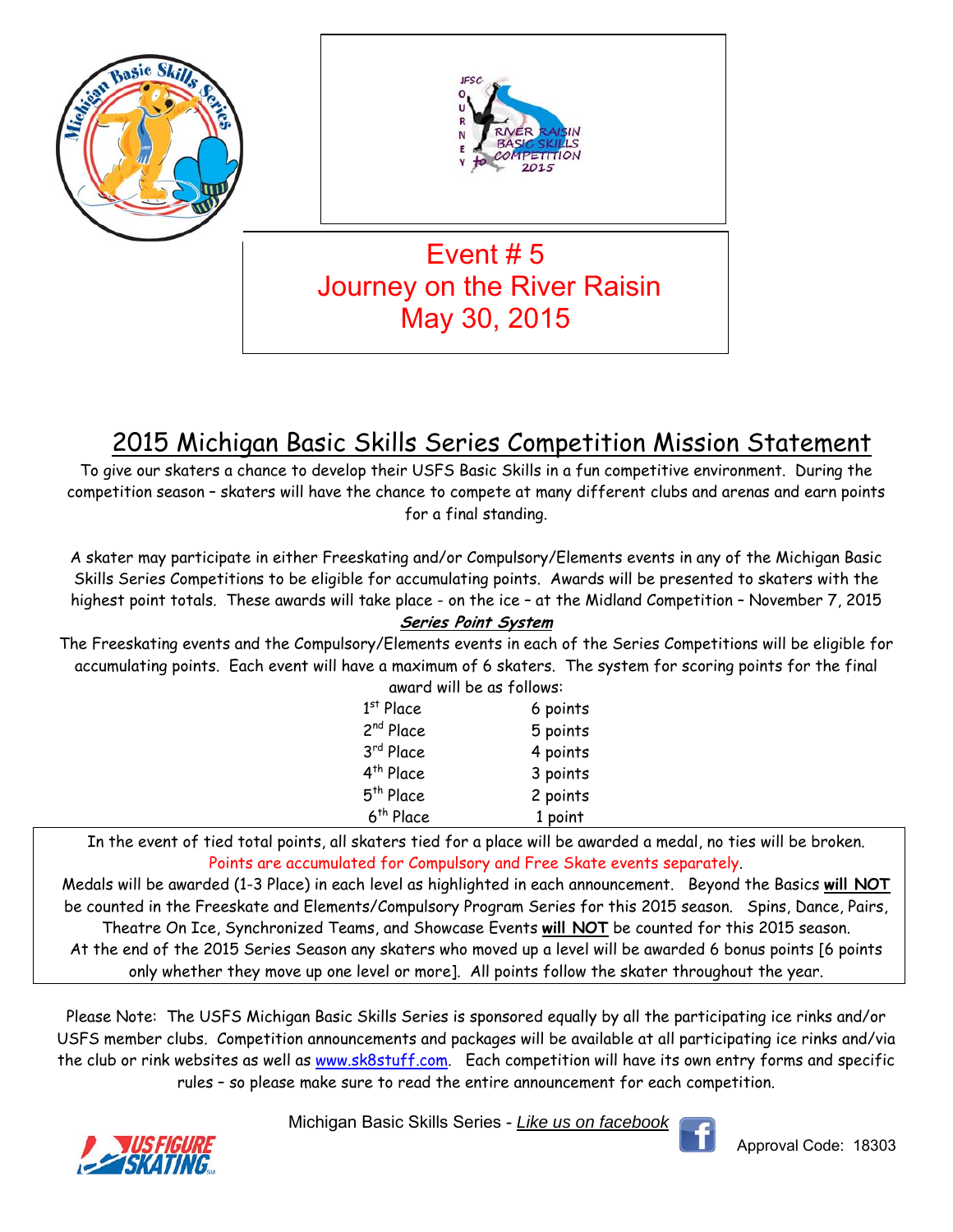## **9th Annual USFS Michigan Basic Skills Series – Hosted by the following:**

| Event #1 Onyx-Suburban B/S Challenge      | Event #2 - Mountain Town Classic       | Event #3 - Arctic Basic Skills       |
|-------------------------------------------|----------------------------------------|--------------------------------------|
| March 21, 2015                            | April 18, 2015                         | April 19, 2015                       |
| Entry Deadline - February 28, 2015        | Entry Deadline - March 28, 2015        | Entry Deadline - March 28, 2015      |
| Suburban Ice Macomb                       | The I.C.E. Arena                       | Arctic Edge Ice Arena                |
| <b>Contact: Jeanette Daskas</b>           | Contact: Ginni Phillips                | Contact: Robin Liberatore            |
| Phone: 248-917-9544                       | Phone: 989-560-3871                    | Phone: 734-634-3410                  |
| jendaskas@aol.com                         | gpsk8r@gmail.com                       | liberatoremom@gmail.com              |
| Event #4 - Skate the Zoo                  | Event #5 Journey on the River Raisin   | Event #6 Ann Arbor Skills & Showcase |
| April 25, 2015                            | May 30, 2015                           | June 13, 2015                        |
| Entry Deadline - April 4, 2015            | Entry Deadline - May 9, 2015           | Entry Deadline: May 23, 2015         |
| Wing's West                               | Monroe Multi-Sports Complex            | Ann Arbor Ice Cube                   |
| Contacts: Jessica LaPorte                 | Louis Lombardo III                     | Susan Erskine                        |
| Phone: 269-363-9668                       | Phone: 734-457-4219                    | Phone 734-213-6768 / 419-260-8470    |
| J8houk@hotmail.com                        | louis@monroemultisports.com            | sk8ersmom@gmail.com                  |
| Event #7 - Summer Swizzle                 | Event #8 ICES Basic Skills Challenge   | Event #9 - Summer Chill Basic Skills |
| June 20, 2015                             | June 27, 2015                          | July 11, 2015                        |
| Entry Deadline: May 30, 2015              | Entry Deadline - June 6, 2015          | Entry Deadline: June 20, 2015        |
| Farmington Hills Ice Arena                | <b>Troy Sports Center</b>              | Novi Ice Arena                       |
| Contact: Kathy Krawczyk                   | Contact: Kim Baxi                      | Contacts: Chelsea Walker             |
| Phone: 313-806-0313                       | Phone: 248-835-2732                    | Phone: 248-719-2724                  |
| summerswizzle@fhsfsc.org                  | kimsbaxi@hotmail.com                   | chelseawalker17@aol.com              |
| Event #10 - Skate the Shores              | Event #11 - I.C.E. Basic Skills Comp.  | Event #12 Summer Freeze              |
| <b>July 18, 2015</b>                      | <b>August 8, 2015</b>                  | Coliseum FSC                         |
| Entry Deadline : June 27, 2015            | Entry Deadline - July 18, 2015         | August 15, 2015                      |
| St Clair Shores Civic Arena               | Flint Iceland Arena                    | Entry Deadline - July 25, 2015       |
| Laura Delbarba                            | Contact: Brandon Forsyth               | <b>Arctic Coliseum</b>               |
| Phone: 586-445-5350                       | Phone: 860-305-9029                    | Contact: Kayleah Crosby              |
| Sk8ncoach@yahoo.com                       | icefscoffice@gmail.com                 | Phone: 517-581-0014                  |
|                                           |                                        | Kayleah.crosby@gmail.com             |
| Event #13 - Skate Elite                   | Event #14 - Dearborn Basic Skills Comp | Event #15- Tuxedo Invitational       |
| October 3, 2015                           | October 10, 2015                       | October 18, 2015                     |
| <b>Entry Deadline: September 15, 2015</b> | Entry Deadline: Sept 19, 2015          | Entry Deadline: September 27, 2015   |
| Crystal Fieldhouse                        | Dearborn Ice Skating Center            | Bowling Green State University Arena |
| Contact: Jacklinn Brayan                  | Contact: Stacy Holland                 | Contact: Pat Rabb                    |
| Phone: 810-814-1744                       | Phone: 313-574-4534                    | Phone: 419-308-4552                  |
| eliteskatingacademy@gmail.com             | ssholland76@gmail.com                  | perabb59@gmail.com                   |
| Event #16 - Plymouth FSC Spooktacular     | Event #17 - Skate Midland              | <b>SERIES AWARDS</b>                 |
| October 24, 2015                          | <b>November 7, 2015</b>                | <b>CEREMONY</b>                      |
| Entry Deadline: October 10, 2015          | Entry Deadline: October 17, 2015       |                                      |
| Compuware Sports Arena                    | <b>Midland Civic Arena</b>             | <b>ON THE ICE</b>                    |
| Contact: Ellen Elliott                    | Contact: Karen Boswell                 | <b>AT THE MIDLAND</b>                |
| Phone: 734-233-1529                       | Phone: 989-695-4832                    | <b>COMPETITION</b>                   |
| jejmelliott@aol.com                       | kboswell99@gmail.com                   |                                      |



**The 2015 Basic Skills Day Camp will be held at the Novi Ice Arena on Sunday July 12th.** 



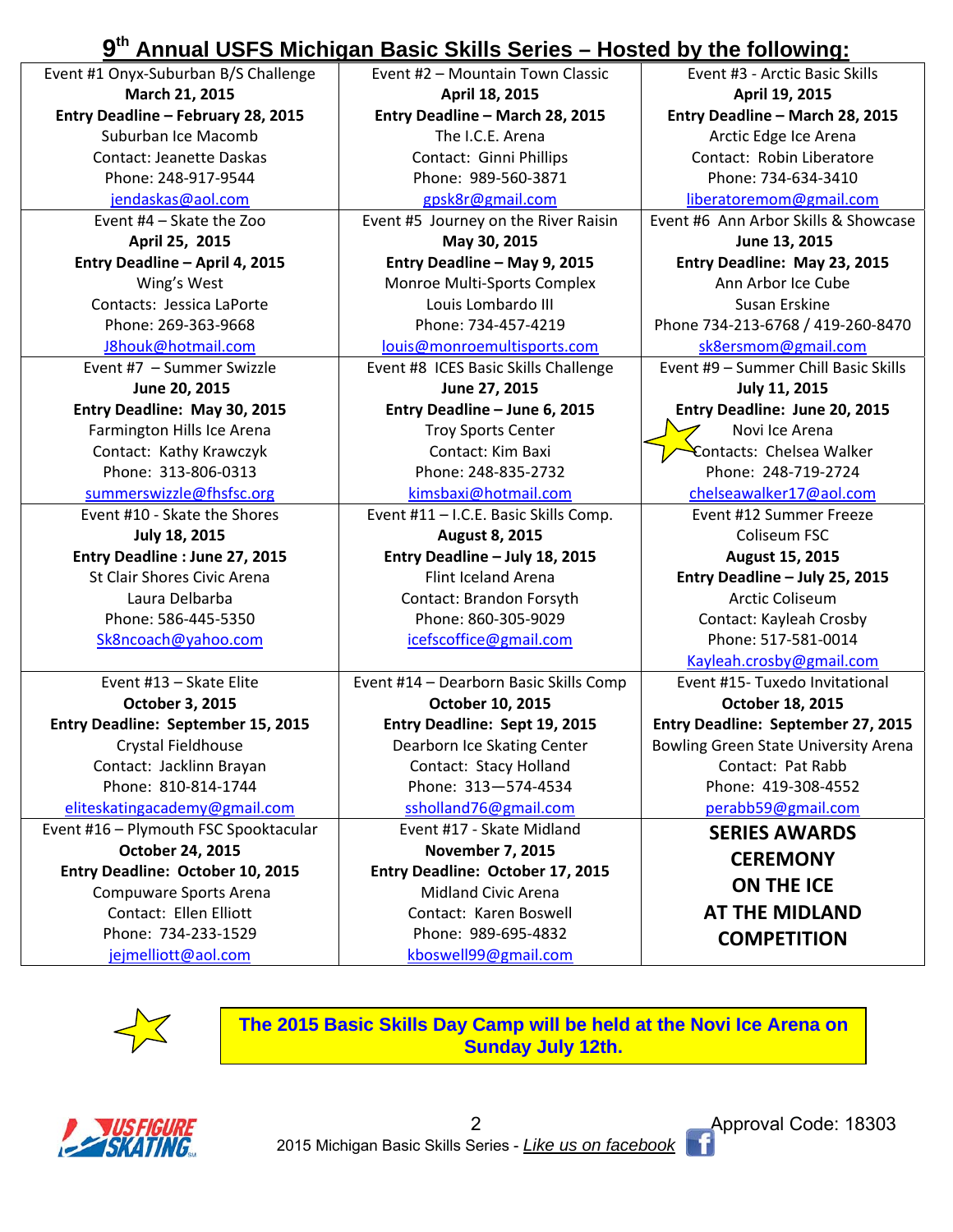

 Journey On The River Raisin - Basic Skills Competition Journey Figure Skating Club Monroe Multi-Sports Complex ♦ 333 N. Dixie Highway Monroe, MI 48162 (734) 242-1300 www.monroemultisports.com

## **May 30, 2015 May 9, 2015**

Michigan Basic Skills Series - *Like us on facebook*

The Journey on the River Raisin, sponsored by the Journey Figure Skating Club will be held at the Monroe Multi-Sports Complex on May 30, 2015. The ice surface measures 85 x 200 feet. This is a United States Figure Skating approved Basic Skills Competition. The sanctions will be posted on the official competition bulletin board. Questions regarding this competition should be directed to Louis Lombardo, louis@monroemultisports.com or (734) 457-4219. Email communications are preferred.

**Mission Statement** – The purpose of this competition is to promote a fun, introductory, competitive experience for the beginning skater.

**Eligibility** - The Competition is open to ALL skaters who are current eligible (ER.100) members of either the Basic Skills Program and/or full members of US Figure Skating. To be eligible, skaters must have submitted a membership application or be a member in good standing. Members of other organizations are eligible to compete but must be registered with the host Basic Skills Program/Club or any other Basic Skills Program/Club. Eligibility will be based on skill level as of closing date of entries. All Snowplow Sam and Basic Skills 1-8 skaters must skate at highest level passed or one level higher and NO official

U.S. Figure Skating tests may have been passed including MIF or individual dances. For the Test Track and Well Balanced levels, eligibility will be based only upon highest free skate test level passed (moves in the field test level will not determine skater's competitive level). Skaters may skate at highest level passed OR one level higher BUT not both levels in the same event during the same competition

**Rules** – The competition will be conducted under the rules set forth by the US Figure Skating "Basic Skills Competition Manual" program.

**Entry Fees** – The first event is \$50.00, the second event is \$20 and each additional event after that is \$10.00. All

entries must be postmarked no later than May 9, 2015. Late entries will be accepted at the discretion of the organizers, and are subject to a possible \$15.00 late fee. Entry fees are per person, U.S. dollars.

**Entry forms must be filled out legibly and completely**  and mailed with a check made payable to Journey

Figure Skating Club to: JFSC c/o Louis Lombardo 333 N. Dixie Highway Monroe, MI 48162 There will be a \$35.00 fee for returned checks.

**Awards** – **All competitors will receive a medal**. All events are final rounds. ALL awards will be made at appropriate times throughout the competition.

**Registration** – The registration table will be open 1 hour before the competition begins. Skaters will not be allowed to compete until they have registered. *Please register at least one hour before your competition time*.

**Schedule of Events** – Schedule will be posted on the Internet at the Figure Skater's Website, www.sk8stuff.com.

**Music** – The music for all free skating programs with music supplied by skater should be provided on CD. The CD is to be turned in at registration. Competitors must have a spare CD at rink side to be used in case of technical difficulties.

**Practice Ice** – Practice Ice will be available in 20-minute sessions. Details will be provided in a mailing prior to the competition date. Sign-in and pay \$8.00 at the door.

Awards will be handed out and a podium will be available for group and individual photos.



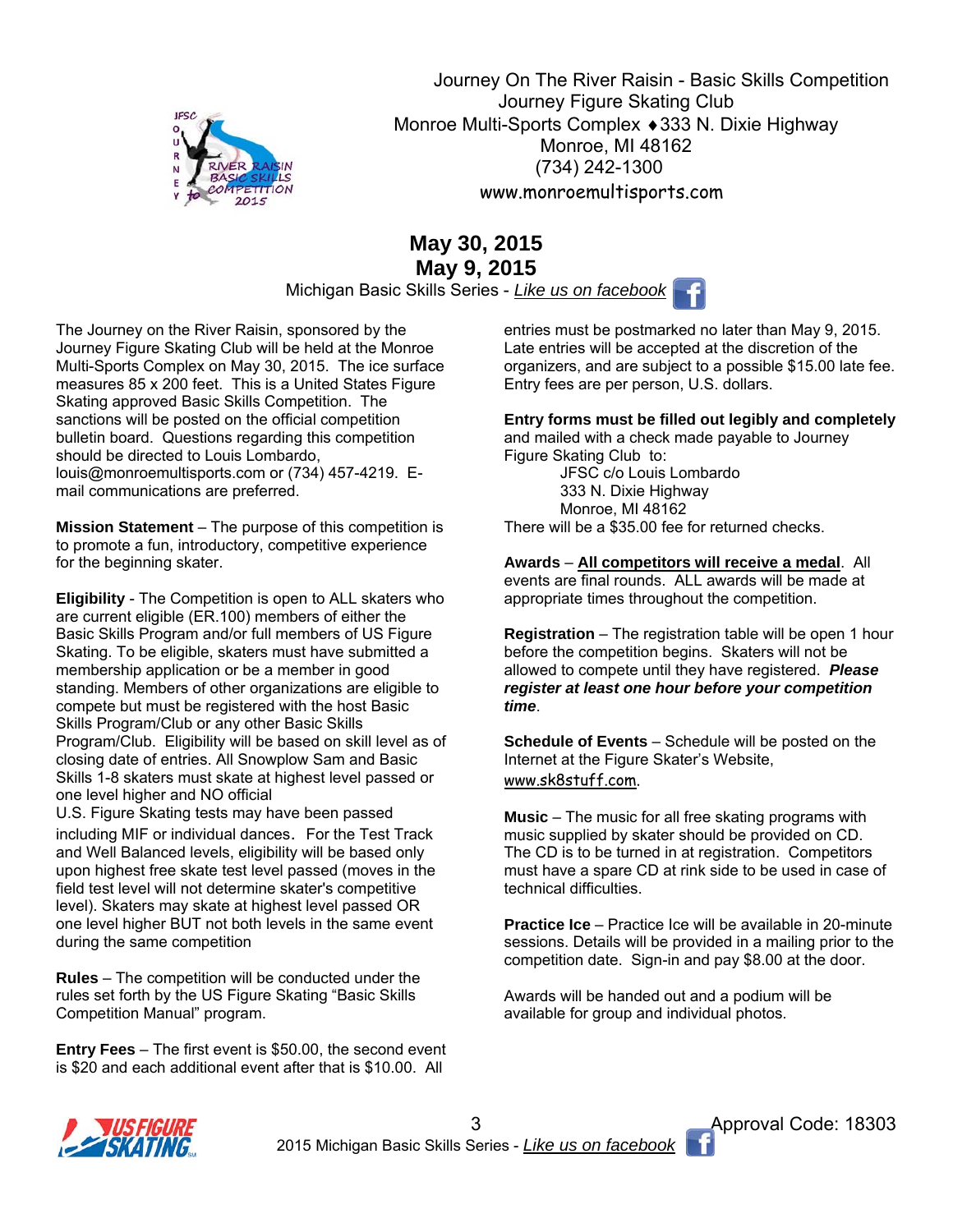## **BASIC ELEMENTS/PROGRAM W/MUSIC: SNOWPLOW SAM – BASIC 8**  *All events listed on this page are eligible for Michigan Basic Skills Series Points*

#### **BASIC ELEMENTS**

- To be skated on 1/3 to 1/2 ice
- No music
- **All elements must be skated in the order listed.** Each skater will perform each element only when directed by a judge or referee. Skaters are allowed one retry per element. If skater wants to retry, she/he should raise their hand immediately. If the skater attempts a retry, only the retry will count for that element.

#### **BASIC PROGRAM W/MUSIC**

- The skating order of the required elements is optional. The elements are not restricted as to the number of times the element is executed or length of glides, number of revolutions, etc. unless otherwise specified.
- To be skated on full ice
- Vocal music is allowed
- The skater may use elements from a previous level.
- A .2 deduction will be taken **for each** element performed from a higher level
- $\bullet$  Time: 1:00 +/- 10 seconds

| <b>Snowplow Sam - Tots:</b><br>March followed by a two foot glide and dip<br>Forward two foot swizzles 2-3 in a row<br>2.<br>Forward snowplow stop<br>3.<br>Backward wiggles 2-6 in a row<br>4.                                                                                                                              | <b>Basic 5:</b><br>Backward outside edge on a circle clockwise or counterclockwise<br>1.<br>[not required for program with music]<br>Backward crossovers 4-6 consecutive - both directions<br>2.<br>3.<br>Basic one foot spin - free leg held to side of spinning leg -<br>minimum of three revolutions<br>Side toe hop -either direction<br>4.<br>5.<br>Hockey stop                                                                                                        |
|------------------------------------------------------------------------------------------------------------------------------------------------------------------------------------------------------------------------------------------------------------------------------------------------------------------------------|-----------------------------------------------------------------------------------------------------------------------------------------------------------------------------------------------------------------------------------------------------------------------------------------------------------------------------------------------------------------------------------------------------------------------------------------------------------------------------|
| <b>Basic 1</b><br>Forward two foot glide and dip<br>Forward two foot swizzles 6 -8 in a row<br>2.<br>Forward snowplow stop<br>3.<br>Backward wiggles 6-8 in a row<br>4.                                                                                                                                                      | Basic 6:<br>Standstill forward inside three turn - R & L<br>1.<br>2.<br><b>Bunny Hop</b><br>3.<br>Forward spiral on a straight line - R or L<br>4.<br>Lunge - R or L<br>5.<br>T-stop - R or L                                                                                                                                                                                                                                                                               |
| Basic 2<br>1.<br>Forward one foot glide - either foot<br>Forward alternating 1/2 swizzle pumps, in a straight line -<br>2.<br>2-3 each foot<br>Moving snowplow stop<br>3.<br>Two foot turn in place forward to backward<br>4.<br>Backward two foot swizzles - 6 - 8 in a row<br>5.                                           | Basic 7:<br>Standstill forward inside open Mohawk - R to L and L to R<br>1.<br>Ballet Jump - either direction<br>2.<br>3.<br>Back crossovers to a back outside edge landing position clockwise<br>and counter clockwise<br>Forward inside pivot<br>4.                                                                                                                                                                                                                       |
| Basic 3<br>1. Forward stroking<br>2. Forward 1/2 swizzle pumps on a circle, either<br>clockwise or counter clockwise 4-6 consecutive<br>Forward slalom<br>3.<br>Backward one foot glide - either foot<br>4.<br>Two foot spin - minimum 3 revolutions<br>5.                                                                   | <b>Basic 8:</b><br>Moving forward outside or forward inside three turns R & L<br>1.<br>2.<br>Waltz jump<br>3.<br>Mazurka - either direction<br>1 combination move - clockwise or counter clockwise - two forward<br>4.<br>crossovers into FI Mohawk, step down, cross behind, step into one<br>back crossover and step to a forward inside edge<br>5. Beginning one-foot upright spin - free foot held to side of spinning<br>leg or crossed position minimum 3 revolutions |
| Basic 4<br>Standstill forward outside three turn - R & L<br>1.<br>Forward outside edge on a circle clockwise or counter<br>2.<br>clockwise [not required for program with music]<br>Forward crossovers 4-6 consecutive both directions<br>3.<br>Backward stroking 4-6 strokes<br>4.<br>Backward snowplow stop - R or L<br>5. |                                                                                                                                                                                                                                                                                                                                                                                                                                                                             |



4



- 1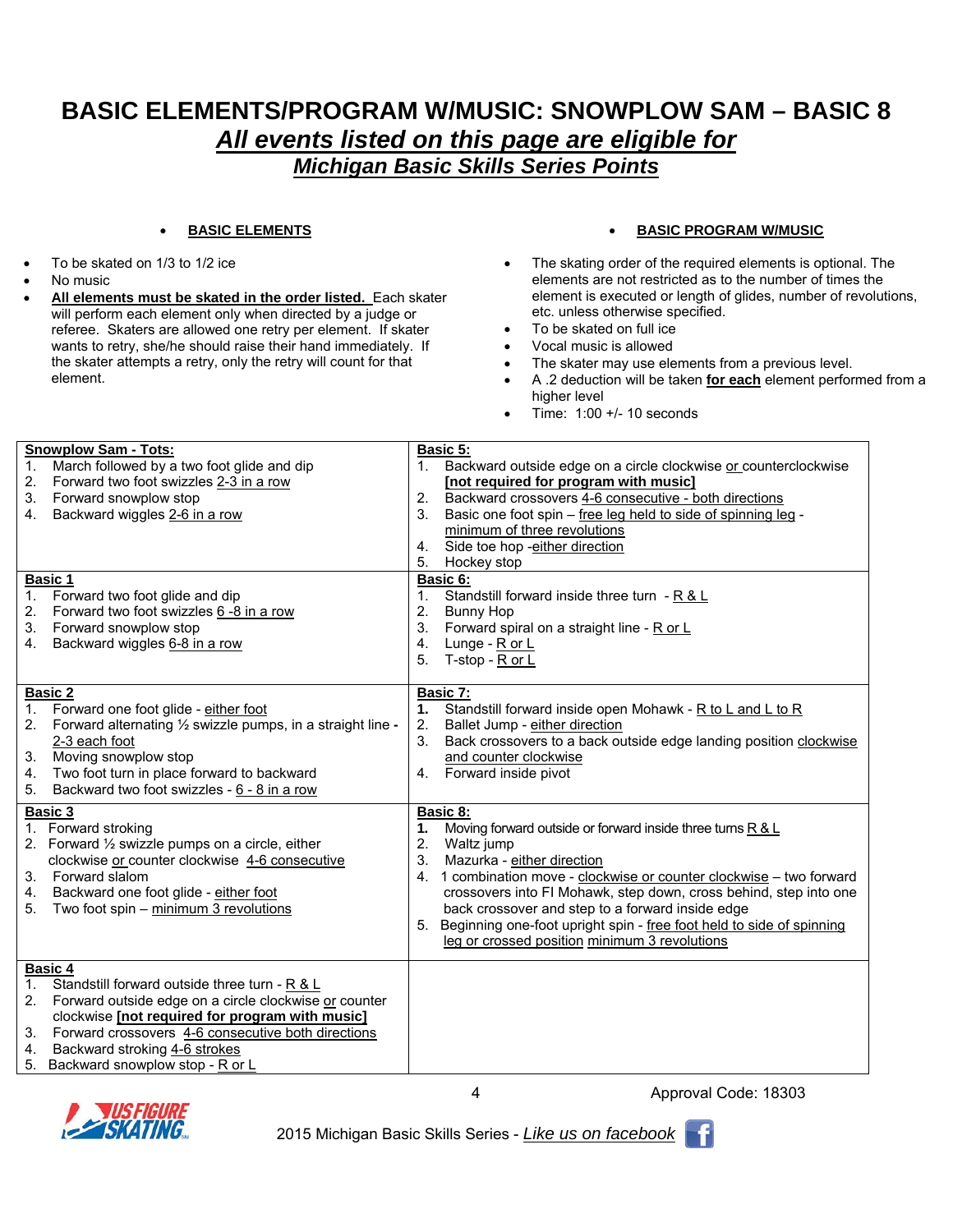## *All events listed on this page are eligible for Michigan Basic Skills Series Points*

#### **Compulsory Events**

- To be skated on  $\frac{1}{2}$  of ice surface. In program form, using a limited number of connecting steps, the skating order of the required elements is optional
- No music is allowed
- The skater must demonstrate the required elements and may use any additional elements from previous levels.
- A .2 deduction will be taken **for each** element performed from a higher level
- *Skaters have the option to skate one level higher in compulsories than their free skate program*

| <b>LEVEL</b>                                              | <b>ELEMENTS</b>                                                                                                                                                                                                                                                                        | <b>QUALIFICATIONS</b>                                                                                                                                                         | <b>TIME</b> |
|-----------------------------------------------------------|----------------------------------------------------------------------------------------------------------------------------------------------------------------------------------------------------------------------------------------------------------------------------------------|-------------------------------------------------------------------------------------------------------------------------------------------------------------------------------|-------------|
| <b>BEGINNER</b><br>(Formerly<br>Limited<br>Beginner)      | Waltz jump<br>$\frac{1}{2}$ jump of choice<br>2.<br>Forward two foot or one foot spin (free leg position optional) -<br>3.<br>minimum 3 revolutions<br>Forward or backward spiral<br>4.                                                                                                | Skaters may not have passed<br>tests higher than U.S. Figure<br>Skating Basic Skills free skate<br>badge tests                                                                | 1:15        |
| <b>HIGH</b><br><b>BEGINNER</b><br>(formerly)<br>Beginner) | Toe loop jump<br>Salchow jump<br>2 <sup>2</sup><br>Forward scratch spin - minimum 3 revolutions<br>3.<br>Forward or backward spiral<br>4.                                                                                                                                              | Skaters may not have passed<br>tests higher than U.S. Figure<br>Skating Basic Skills free skate<br>badge tests                                                                | 1:15        |
| No Test                                                   | Loop jump<br>Jump combination to include a toe loop (may not use a loop<br>2.<br>or Axel)<br>Solo spin- sit or camel spin - minimum 3 revolutions<br>3.<br>Spiral sequence- must include a forward and backward spiral.<br>4.<br>Additional spirals and balance moves may be included. | Skaters may not have passed<br>tests higher than U.S. Figure<br>Skating Basic Skills free skate<br>badge tests, no official U.S.<br>Figure Skating free skate tests<br>passed | 1:15        |

#### **Free Skate Events**

Skaters may enter EITHER the new test track free skate program or the well-balanced track free skate program but NOT both during the same non-qualifying competition. Competitors will skate to music of their choice, vocal music permitted.

Deductions WILL be made for skaters including technical elements not permitted in the event description.

- 0.1 from EACH mark for each technical element included that is not permitted in the event description.
- 0.2 from the technical mark for each extra or lacking element.
- 0.1 for any spin with less than required revolutions.

| <b>LEVEL</b>                                                                     | Jumps                                                                                                                                                                                                                                                                                | <b>Spins</b>                                                                                                                | <b>Steps</b>                                                                               | <b>QUALIFICATIONS</b>                                                                                       |
|----------------------------------------------------------------------------------|--------------------------------------------------------------------------------------------------------------------------------------------------------------------------------------------------------------------------------------------------------------------------------------|-----------------------------------------------------------------------------------------------------------------------------|--------------------------------------------------------------------------------------------|-------------------------------------------------------------------------------------------------------------|
| <b>BEGINNER</b><br><b>fformerly</b><br>Limited<br>Beginner]<br>Time:<br>1:40 MAX | Maximum of 5 jump elements<br>2. Jumps with not more than $\frac{1}{2}$ rotation<br>[front to back or back to front].<br>3. Max 2 jump sequences allowed.<br>4. Max 2 of any same jump                                                                                               | 1. Max 2 spins<br>2. Two upright spins,<br>no change of foot<br>or flying entry<br>3. Min 3 revolutions                     | Connecting moves<br>and steps should be<br>demonstrated<br>throughout the<br>program.      | May not have passed<br>tests higher than U.S.<br>Figure Skating Basic<br>Skills free skating<br>badge tests |
| <b>HIGH</b><br><b>BEGINNER</b><br>[formerly<br>Beginner]<br>Time:<br>1:40 MAX    | Maximum of 5 jump elements<br>2. Jumps with not more than $\frac{1}{2}$ rotation<br>[front to back or back to front including]<br>half-loop]<br>3. Single rotation jumps: Salchow and Toe<br>Loop only.<br>4. Max 2 jump combinations or sequences<br>5. Max 2 of any same type jump | 1. Max 2 spins<br>2. Two upright<br>spins, change of<br>foot optional, no<br>flying entry<br>3. Min 3 revolutions           | Connecting moves<br>1.<br>and steps should be<br>demonstrated<br>throughout the<br>program | May not have passed<br>tests higher than U.S.<br>Figure Skating Basic<br>Skills free skating<br>badge tests |
|                                                                                  | WELL BALANCED FREE SKATE [U.S. Figure Skating Rulebook Requirements]                                                                                                                                                                                                                 |                                                                                                                             |                                                                                            |                                                                                                             |
| <b>No Test</b><br>Time:<br>1:40 MAX                                              | Maximum of 5<br>2. Single Jumps [NO AXELS]<br>3. Max 2 combos or sequences<br>[Combos limited to 2 jumps]<br>4. Number of jumps in sequence Limited to<br>3 [1/2 loop is not considered single jump]                                                                                 | 1. Maximum of 2 spins<br>of a different nature<br>Min. 3 revolutions<br>3. Spins may change<br>Feet and start with<br>a Fly | 1. Connecting moves<br>and steps should be<br>demonstrated<br>throughout the<br>program    | May not have passed<br>any official U.S.<br>Figure Skating free<br>skate tests.                             |



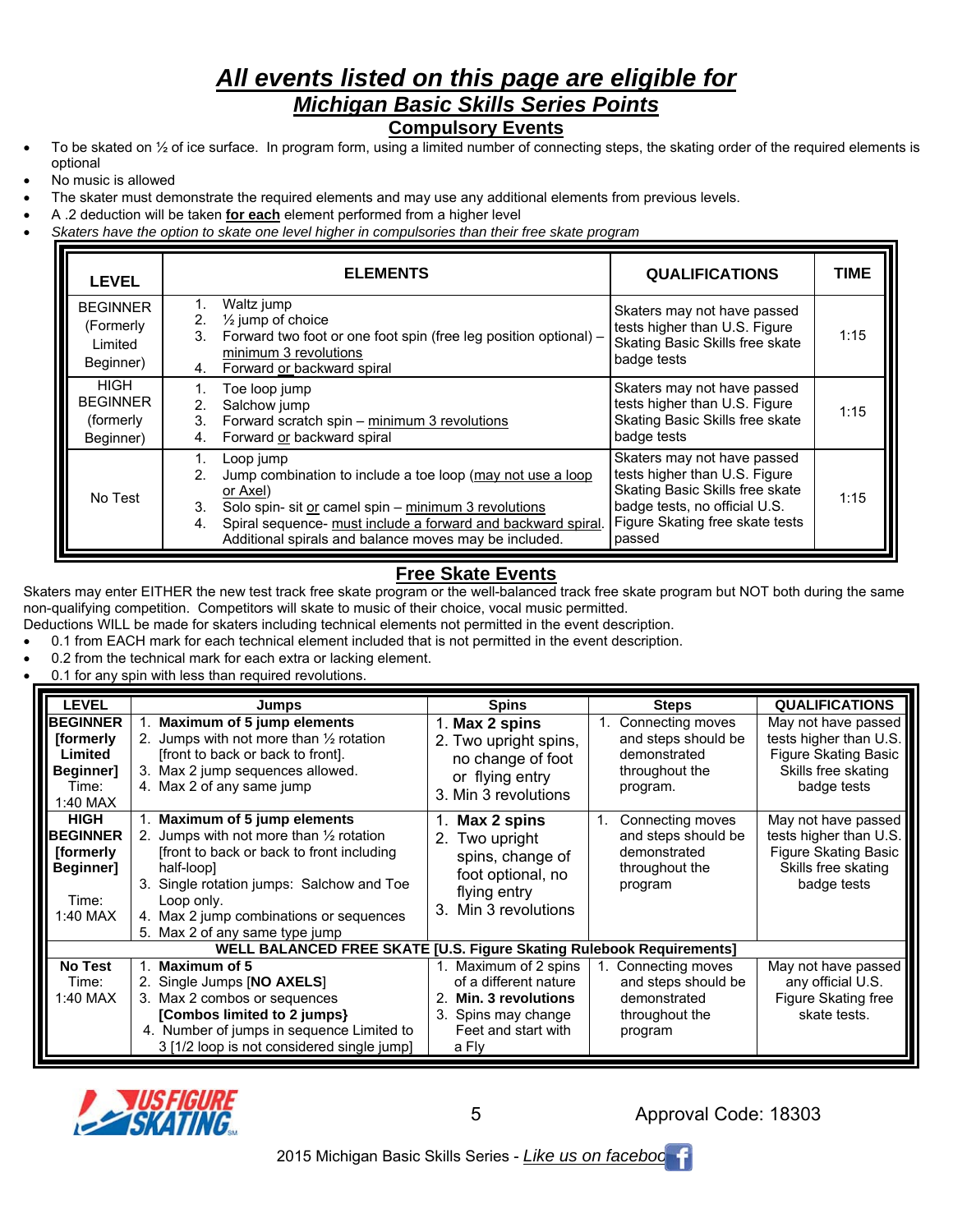## **SPECIAL OLYMPICS BADGE PROGRAM ‐** *events on this page eligible for*

## *Michigan Basic Skills Series Points*

The Special Olympics Sports Skills Program is designed for people with mental handicaps who may exhibit any number of physical impairments. The Special Olympics Figure Skating Badge Program allows athletes to learn skills in a progressive order and earn badges at each level. Athletes who complete the Special Olympics Badge Program will be prepared to move into the existing badge program at local rinks.

| <b>Badge 1</b>                                                                                                                                                                                                        | Badge 7                                                                                                                                                                               |
|-----------------------------------------------------------------------------------------------------------------------------------------------------------------------------------------------------------------------|---------------------------------------------------------------------------------------------------------------------------------------------------------------------------------------|
| A. Stand unassisted for five seconds                                                                                                                                                                                  | A. Backward stroking across the rink                                                                                                                                                  |
| <b>B.</b> Fall and stand up unassisted                                                                                                                                                                                | Gliding backward to forward two foot turn<br>В.                                                                                                                                       |
| C. Knee dip standing still unassisted                                                                                                                                                                                 | T-stop left of right<br>C.                                                                                                                                                            |
| D. March forward ten steps assisted                                                                                                                                                                                   | Forward two foot turn on a circle: L & R<br>D.                                                                                                                                        |
| Badge 2<br>A. March forward ten steps unassisted<br>B. Swizzles, standing still: three repetitions<br>C. Backward wiggle or march assisted<br>Two foot glide forward for distance of at least<br>D.<br>length of body | Badge 8<br>A. Five consecutive forward crossovers: L & R<br><b>B.</b> Forward outside edge: L & R<br><b>C.</b> Five consecutive backward $\frac{1}{2}$ swizzles on a<br>circle: L & R |
|                                                                                                                                                                                                                       | Badge 9                                                                                                                                                                               |
| Badge 3                                                                                                                                                                                                               | A. Forward outside three turn: L & R                                                                                                                                                  |
| A. Backward wiggle or march                                                                                                                                                                                           | Forward inside edge: L & R<br>В.                                                                                                                                                      |
| <b>B.</b> Five forward swizzles covering at least ten feet<br>C. Forward skating across the rink                                                                                                                      | Forward lunge or shoot the duck at any depth<br>C.<br>Bunny hop                                                                                                                       |
| D. Forward gliding dip covering at least length of                                                                                                                                                                    | D.                                                                                                                                                                                    |
| body: L & R                                                                                                                                                                                                           |                                                                                                                                                                                       |
|                                                                                                                                                                                                                       | Badge 10                                                                                                                                                                              |
| Badge 4                                                                                                                                                                                                               | A. Forward inside three turn: L & R                                                                                                                                                   |
| A. Backward two foot glide covering at least                                                                                                                                                                          | Five consecutive backward crossovers: L & R<br>В.                                                                                                                                     |
| length of body                                                                                                                                                                                                        | Hockey stop<br>C.                                                                                                                                                                     |
| <b>B.</b> Two foot jump in place                                                                                                                                                                                      | Forward spiral three times length of body<br>D.                                                                                                                                       |
| C. One foot snowplow stop: $L & R$                                                                                                                                                                                    |                                                                                                                                                                                       |
| D. Forward one foot glide covering at least length                                                                                                                                                                    |                                                                                                                                                                                       |
| of body: L & R                                                                                                                                                                                                        |                                                                                                                                                                                       |
|                                                                                                                                                                                                                       | Badge 11                                                                                                                                                                              |
| Badge 5                                                                                                                                                                                                               | A. Consecutive forward outside edges: minimum                                                                                                                                         |
| A. Forward stroking across rink<br>B. Five backward swizzles covering at least ten                                                                                                                                    | of two on each foot<br>B. Consecutive forward inside edges: minimum                                                                                                                   |
| feet                                                                                                                                                                                                                  | of two on each foot                                                                                                                                                                   |
| C. Forward two foot curves left and right across                                                                                                                                                                      | C. Forward inside Mohawk: L & R                                                                                                                                                       |
| rink                                                                                                                                                                                                                  | D. Consecutive backward outside edges:                                                                                                                                                |
| D. Two foot curves left and right across rink                                                                                                                                                                         | minimum of two on each foot                                                                                                                                                           |
|                                                                                                                                                                                                                       | E. Consecutive backward inside edges: minimum                                                                                                                                         |
|                                                                                                                                                                                                                       | of two on each foot                                                                                                                                                                   |
| Badge 6                                                                                                                                                                                                               | Badge 12                                                                                                                                                                              |
| Gliding forward to backward two foot turn<br>А.                                                                                                                                                                       | A. Waltz jump                                                                                                                                                                         |
| <b>B.</b> Five consecutive forward one foot swizzles on                                                                                                                                                               | One foot spin: minimum of three revolutions<br>В.                                                                                                                                     |
| circle: L & R                                                                                                                                                                                                         | C.<br>Forward crossover, inside Mohawk, backward                                                                                                                                      |
| Backward one foot glide length of body: L & R<br>C.                                                                                                                                                                   | crossover, step forward: step sequence                                                                                                                                                |
| D. Forward pivot                                                                                                                                                                                                      | should be repeated clockwise and counter                                                                                                                                              |
|                                                                                                                                                                                                                       | clockwise<br>D. Combination of three moves chosen from                                                                                                                                |
|                                                                                                                                                                                                                       | badges 9-12                                                                                                                                                                           |
|                                                                                                                                                                                                                       |                                                                                                                                                                                       |



6

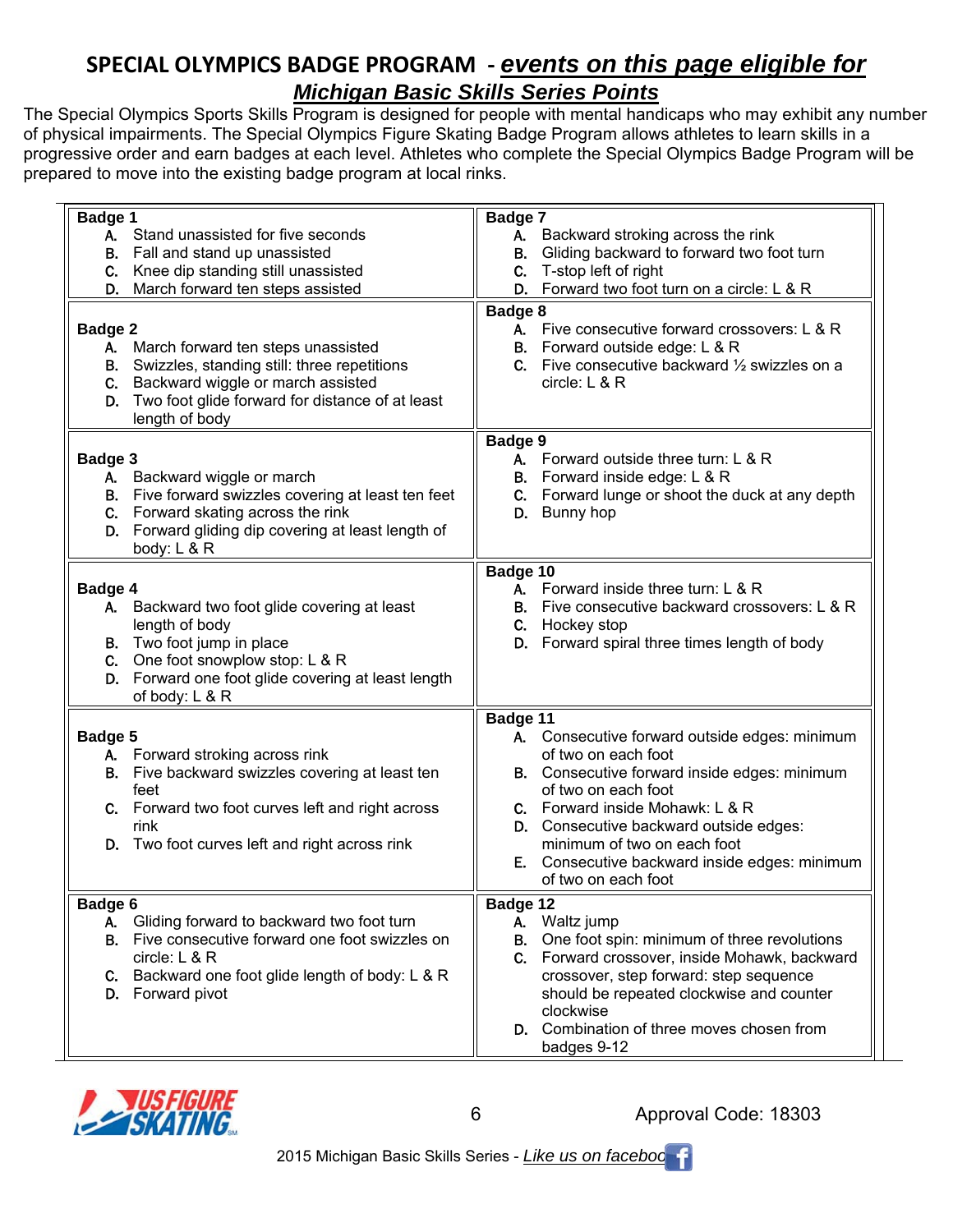## *Events listed on this page are NOT eligible for Michigan Basic Skills Series Points*

#### **Compulsory Events**

- Skated on  $\frac{1}{2}$  of ice surface. In program form, using a limited number of connecting steps, skating order of required elements optional
- No music allowed
- The skater must demonstrate the required elements and may use any additional elements from previous levels.
- A .2 deduction will be taken **for each** element performed from a higher level
- *Skaters have the option to skate one level higher in compulsories than their free skate program*

| <b>LEVEL</b>        | <b>ELEMENTS</b>                                                                                                                                                                                                                                      | <b>QUALIFICATIONS</b>                                                                                                                               | <b>TIME</b> |
|---------------------|------------------------------------------------------------------------------------------------------------------------------------------------------------------------------------------------------------------------------------------------------|-----------------------------------------------------------------------------------------------------------------------------------------------------|-------------|
| Pre-<br>Preliminary | 1. Single Flip jump<br>2. Jump combination : single / single [no Axel]<br>3. Sit or camel spin - minimum 3 revolutions<br>4. Spiral sequence - must include 1 forward and 1 backward<br>spiral. Additional spirals and balance moves may be included | May not have passed tests<br>higher than U.S, Figure<br>Skating pre-preliminary free<br>skate test                                                  | 1:00        |
| Preliminary         | 1. Lutz jump<br>2. Single / single jump combination [may include Axel]]<br>3. Back upright spin - minimum 3 revolutions<br>4. Forward Inside Spiral                                                                                                  | Must have passed the U.S.<br>Figure Skating pre-<br>preliminary free skate test<br>but may not have passed<br>higher than preliminary free<br>skate | 1:00        |

## **Free Skate Events**

Skaters may enter EITHER the test track free skate program or the well-balanced track free skate program but **NOT** both during the same non-qualifying competition. Competitors will skate to music of their choice, vocal music permitted.

Deductions WILL be made for skaters including technical elements not permitted in the event description.

- 0.1 from **EACH** mark for each technical element included that is not permitted in the event description.
- 0.2 from the technical mark for each extra **or** lacking element.
- 0.1 for any spin with less than required revolutions.

|                                                      |                                                                                                                                                                                                                                                                                                  | <b>TEST TRACK FREE SKATE</b>                                                                                                                                                                                                                              |                                                                                            |                                                                                                                                                              |
|------------------------------------------------------|--------------------------------------------------------------------------------------------------------------------------------------------------------------------------------------------------------------------------------------------------------------------------------------------------|-----------------------------------------------------------------------------------------------------------------------------------------------------------------------------------------------------------------------------------------------------------|--------------------------------------------------------------------------------------------|--------------------------------------------------------------------------------------------------------------------------------------------------------------|
| <b>LEVEL</b>                                         | Jumps                                                                                                                                                                                                                                                                                            | <b>Spins</b>                                                                                                                                                                                                                                              | <b>Steps</b>                                                                               | <b>QUALIFICATIONS</b>                                                                                                                                        |
| Pre-<br><b>Preliminary</b><br>Time: 1:30<br>$+/- 10$ | Maximum of 5 jump elements.<br>2. Jumps with not more $\frac{1}{2}$ rotation<br>front to back or back to front.<br>3. Single rotation jumps: Salchow, toe loop<br>and loop jump ONLY<br>4. Max 2 jump combinations or sequences<br>[using above jumps only]<br>Max 2 of any same type jump<br>5. | Max 2 spins<br>2. Two spins of a<br>different nature, one<br>position only, no<br>change of foot, no<br>flying entry.<br>Min 3 revolutions<br>3.                                                                                                          | Connecting<br>moves and steps<br>should be<br>demonstrated<br>throughout the<br>program    | May not have<br>passed tests higher<br>than U.S, Figure<br>Skating pre-<br>preliminary free<br>skate test                                                    |
| <b>Preliminary</b><br>Time: 1:30<br>$+/- 10$         | Maximum of 5 jump elements<br>2. Jumps with not more than one rotation<br>[no axels].<br>3. Max 2 jump combinations or sequences<br>4. Max 2 of any same type jump.                                                                                                                              | 1. Max 2 spins:<br>2. One spin in one<br>position, no change<br>of foot, no flying<br>entry (3 revolutions<br>min)<br>2. One consisting of a<br>front scratch to back<br>scratch, exit on<br>spinning foot not<br>mandatory (Min 3<br>revs on each foot). | 1. Connecting<br>moves and steps<br>should be<br>demonstrated<br>throughout the<br>program | Must have passed<br>the U.S. Figure<br>Skating pre-<br>preliminary free<br>skate test but may<br>not have passed<br>higher than<br>preliminary free<br>skate |



7

Approval Code: 18303

- 11

2015 Michigan Basic Skills Series - *Like us on facebook*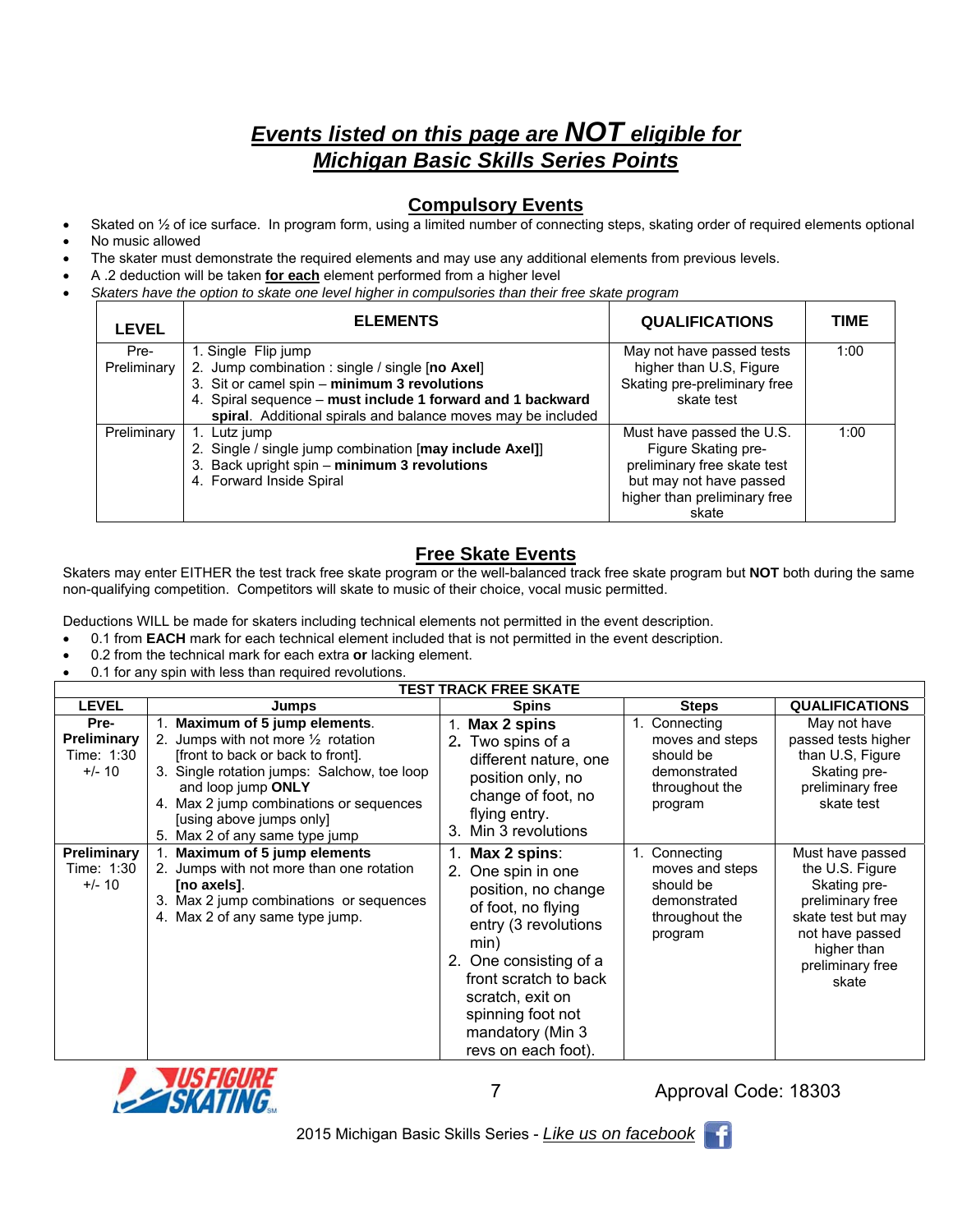## *Events listed on this page are NOT eligible for Michigan Basic Skills Series Points*  **Free Skate Events**

Skaters may enter EITHER the test track free skate program or the well-balanced track free skate program but **NOT** both during the same non-qualifying competition. Competitors will skate to music of their choice, vocal music permitted.

Deductions WILL be made for skaters including technical elements not permitted in the event description.

- 0.1 from **EACH** mark for each technical element included that is not permitted in the event description.
- 0.2 from the technical mark for each extra **or** lacking element.
- 0.1 for any spin with less than required revolutions.

|                                               | WELL BALANCED FREE SKATE [U.S. Figure Skating Rulebook Requirements]                                                                                                                                                                                                                                                                                                                                                                                                                     |                                                                                                                                                              |                                                                                                                                                                                                                                     |
|-----------------------------------------------|------------------------------------------------------------------------------------------------------------------------------------------------------------------------------------------------------------------------------------------------------------------------------------------------------------------------------------------------------------------------------------------------------------------------------------------------------------------------------------------|--------------------------------------------------------------------------------------------------------------------------------------------------------------|-------------------------------------------------------------------------------------------------------------------------------------------------------------------------------------------------------------------------------------|
| Pre-<br>Preliminary<br>Time: 1:30<br>$+/- 10$ | Maximum of 5 jump elements.<br>2. Single jumps – axel permitted – no doubles<br>3. Max 2 combos or sequences [limited to 2 jumps]<br>4. Number of jumps in sequence<br>Limited to 3 [1/2 loop not considered single jump].<br>axel may be repeated as individual jump, combo or<br>sequence [Max 2 axels]<br>5. Double or triple jumps not allowed                                                                                                                                       | 1. Maximum of 2<br>spins of a different<br>nature<br>2. Spins may change<br>feet and start with<br>a fly<br>3. Minimum 3<br><b>revolutions</b>               | 1. One step<br>May not have<br>passed tests<br>sequence<br>higher than U.S.<br>utilizing $\frac{1}{2}$ the<br>Figure Skating<br>ice surface<br>pre-preliminary<br>2. Straight line,<br>free skate test<br>circular or<br>serpentine |
| Preliminary<br>Time: 1:30<br>$+/- 10$         | 1. Maximum of 5 jump elements:<br>2. 1 Axel or Waltz jump type jump<br>3. Max 2 combos/sequences - Combos limited<br>to 2 jumps,<br>4. Number of jumps in sequence - Limited to 3<br>[1/2 loop not considered a single jump]<br>5. 2 different double jumps allowed (double<br>Salchow, double Toe or double Loop only)<br>6. Axel and no more than 2 different double<br>jumps may be repeated as individual jumps,<br>combos, or in sequences.<br>7. Max of 2 Axels or any double jump | 1. Maximum of 2<br>$1_{\cdot}$<br>spins of a different<br>nature<br>2. Spins may change<br>feet and start with<br>2.<br>a fly<br>3. Minimum 3<br>revolutions | One step<br>Must have<br>passed the no<br>sequence<br>higher than U.S.<br>utilizing $\frac{1}{2}$ the<br>Figure Skating<br>ice surface<br>preliminary free<br>Straight line,<br>skate<br>circular or<br>serpentine                  |

## **Additional Events**

#### **Interpretive Program:**

Each skater will be asked to create a program at their current level. Levels offering:

Beginner: Music Length: 1:15 No-Test: Music Length: 1:15 Pre-Preliminary: Music Length: 1:30 Preliminary: Music Length: 1:30

#### **DANCE‐ Solo Pattern or Couple Pattern**

For all pattern dance events (solo or couple) the skaters will perform two out of three of the dances listed below in each level – the LOC selects the two dances and will specify selected dances in the announcement. Skater/couple will perform three patterns of each dance before moving on to the next dance with warm‐up placed between dances.

1. Preliminary: Dutch Waltz

 Canasta Tango Rhythm Blues



8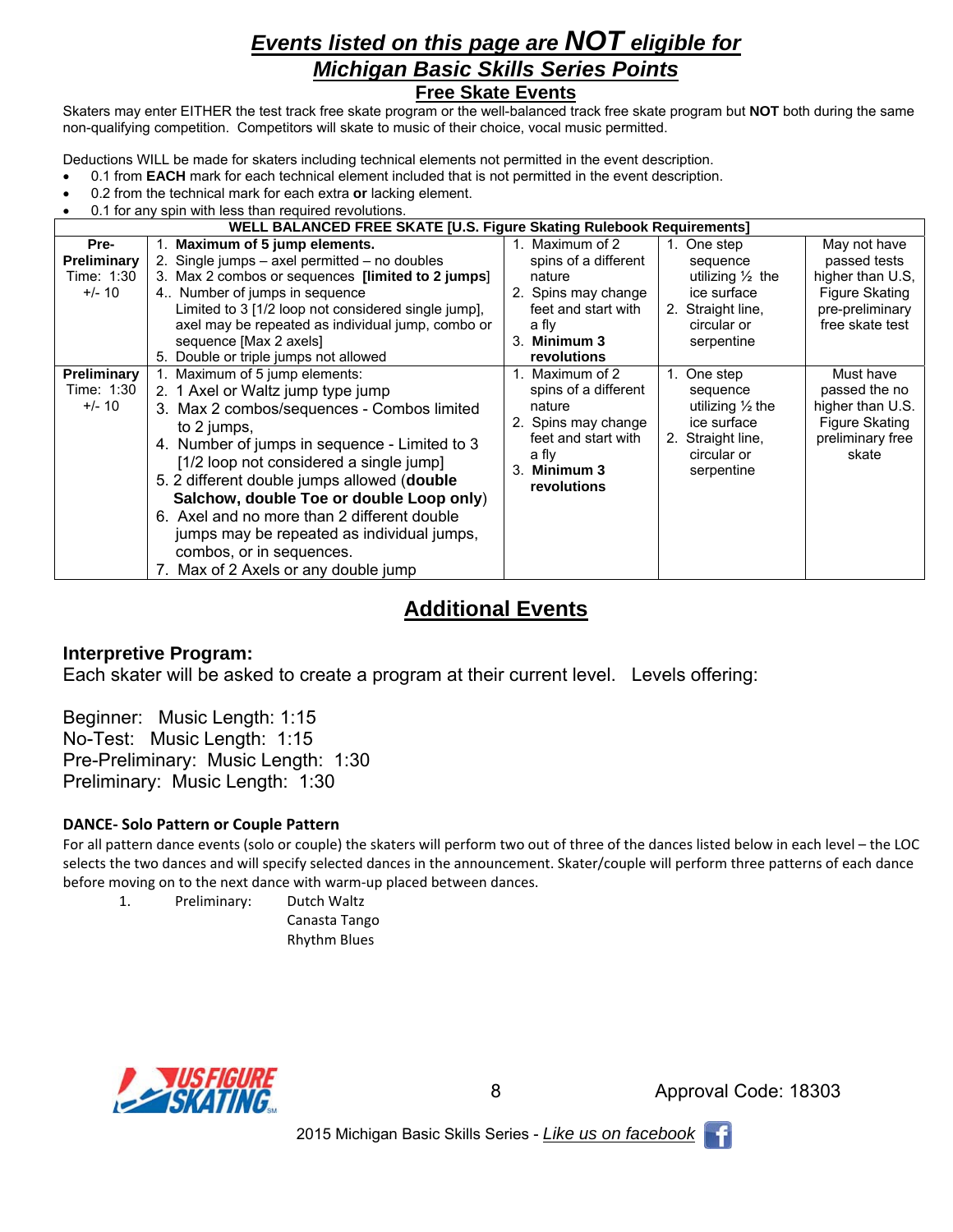Event: Spins Challenge:

General Event Parameters:

- Spins may be skated in any order. Connecting steps are allowed, but will not be taken into consideration in scoring. Spins may not be repeated. Only required elements may be included.
- All events are skated on  $\frac{1}{2}$  ice.
- Minimum number of revolutions are noted in parentheses.

| Level                | Time       | <b>Skating Rules/Standards</b>              |
|----------------------|------------|---------------------------------------------|
| <b>Beginner</b>      | $1:30$ max | Upright one-foot spin (3)                   |
|                      |            | Upright two-foot spin (3)                   |
|                      |            | Sit Spin (3)                                |
| <b>High Beginner</b> | $1:30$ max | Upright one-foot spin (3)                   |
|                      |            | Upright two-foot spin (3)                   |
|                      |            | Sit Spin (3)                                |
| No-Test              | $1:30$ max | Upright one-foot spin (3)                   |
|                      |            | Upright two-foot spin (3)                   |
|                      |            | Sit Spin (3)                                |
| Pre-Preliminary      | $1:30$ max | Upright one-foot spin (3)                   |
|                      |            | Upright back-scratch spin (3)               |
|                      |            | Sit Spin (3)                                |
| Preliminary          | $1:30$ max | Forward scratch to back scratch spin (3)    |
|                      |            | Combination spin with no change of foot (4) |
|                      |            | Sit Spin (3)                                |

Event: Jumps Challenge

General event parameters:

- Each jump may be attempted twice; the best attempt will be counted.
- $\bullet$  To be skates on  $\frac{1}{2}$  ice

| Level                | Time         | Skating rules/standards                                         |
|----------------------|--------------|-----------------------------------------------------------------|
| <b>Beginner</b>      | $1:15$ max   | Waltz jump (from backward crossovers)<br>$\bullet$              |
|                      |              | $\frac{1}{2}$ flip or $\frac{1}{2}$ lutz<br>$\bullet$           |
|                      |              | <b>Single Salchow</b>                                           |
| <b>High Beginner</b> | $1:15$ max   | Waltz jump (from backward crossovers)<br>$\bullet$              |
|                      |              | <b>Single Salchow</b><br>$\bullet$                              |
|                      |              | Jump combination - Waltz jump-toe loop                          |
| No-Test              | $1:15$ max   | Single toe loop                                                 |
|                      |              | Single loop                                                     |
|                      |              | Jump Combination – Any two $\frac{1}{2}$ or single<br>$\bullet$ |
|                      |              | revolution jumps (no Axel)                                      |
| Pre-Preliminary      | $1:15$ max   | Single toe loop                                                 |
|                      |              | Single flip                                                     |
|                      |              | Jump combination – Any two $\frac{1}{2}$ or single<br>$\bullet$ |
|                      |              | revolution jumps (no Axel)                                      |
| Preliminary          | $1:15$ max   | Single flip                                                     |
|                      | ilie Element | Single lutz                                                     |



9

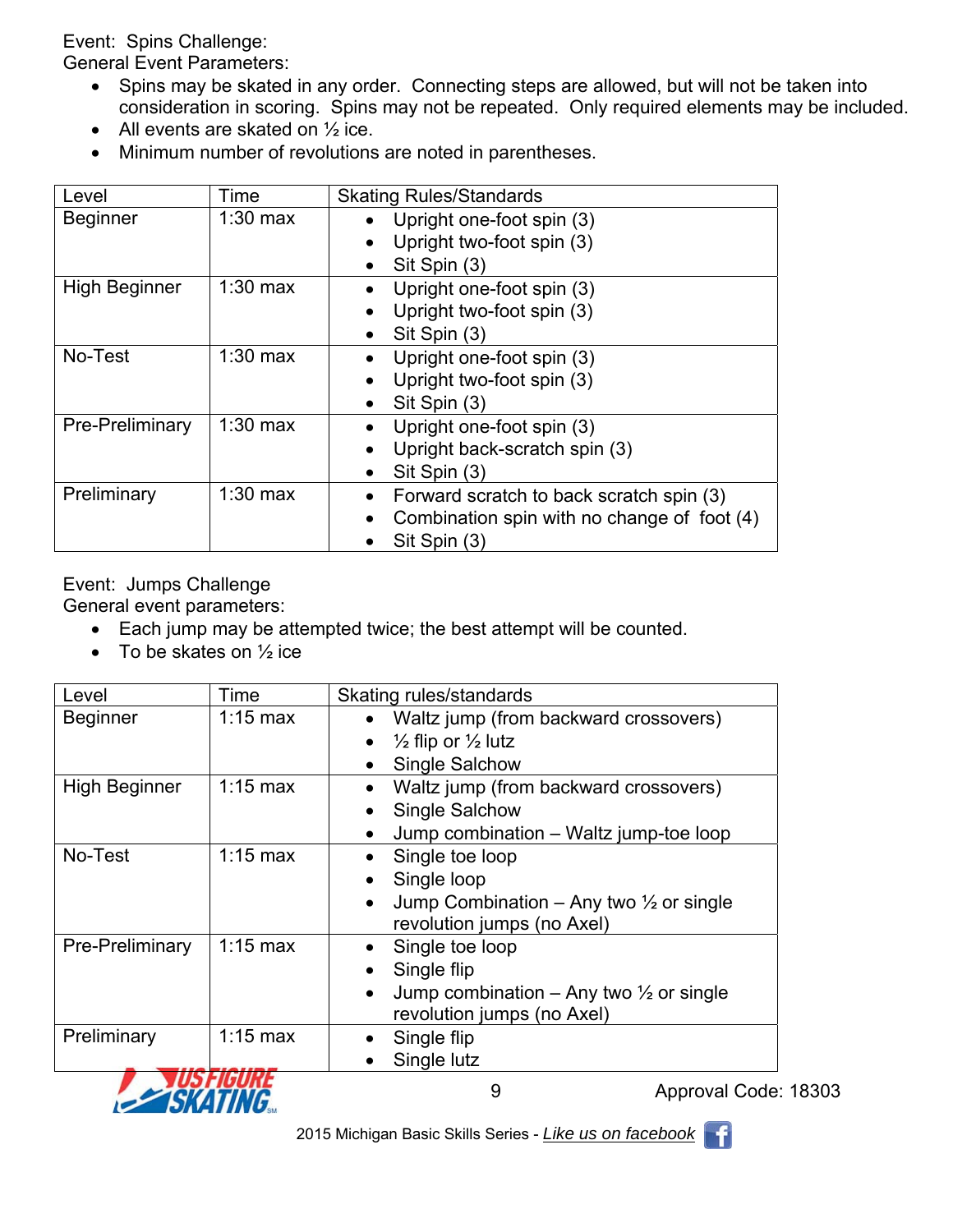## **Journey River Raisin –Event # 5 Entry Form [PLEASE PRINT CLEARLY]**



|                            |                          |                                    | Age _________ <mark>Birth Date</mark>                                                             |                            |  |
|----------------------------|--------------------------|------------------------------------|---------------------------------------------------------------------------------------------------|----------------------------|--|
|                            | $\overline{\text{Last}}$ | <b>First</b>                       |                                                                                                   |                            |  |
| <b>E-Mail Address</b>      |                          |                                    |                                                                                                   |                            |  |
| Address______              |                          |                                    | City _                                                                                            |                            |  |
|                            |                          |                                    | <b>Example 2 Area Code/Phone #</b>                                                                |                            |  |
| <b>Home Club</b>           |                          |                                    | <b>USFSA#</b>                                                                                     |                            |  |
| Male Female                |                          |                                    | Name of Parent/Guardian                                                                           |                            |  |
|                            |                          |                                    | \$50 First Event                                                                                  |                            |  |
|                            |                          | \$20 For Second Event              |                                                                                                   | \$10 Each Additional Event |  |
|                            |                          | <b>Basic Compulsory Compulsory</b> | SPECIAL OLYMPICS   Interpretive                                                                   |                            |  |
| Snowplow Sam*              |                          | Beginner <sup>*</sup>              | Badge1                                                                                            | <b>Beginner</b>            |  |
| Basic 1*                   |                          | High Beginner*                     | Badge 2                                                                                           | No-Test                    |  |
| Basic 2*                   |                          | No Test <sup>*</sup>               | Badge 3                                                                                           | Pre-Preliminary            |  |
| Basic 3*                   |                          | Pre-Preliminary                    | Badge 4                                                                                           | Preliminary                |  |
| Basic 4 *                  |                          | <b>Preliminary</b>                 | Badge 5                                                                                           |                            |  |
| Basic 5*                   |                          | <b>Free Skate</b>                  | Badge 6                                                                                           |                            |  |
| Basic 6 *                  |                          | Beginner*                          | Badge 7                                                                                           |                            |  |
| Basic 7 <sup>*</sup>       |                          | High Beginner*                     | Badge 8                                                                                           |                            |  |
| Basic 8 <sup>*</sup>       |                          | No Test *                          | Badge 9                                                                                           |                            |  |
|                            |                          | <b>Pre-Preliminary</b>             | Badge 10                                                                                          |                            |  |
| <b>Basic Prog w/ Music</b> |                          | Preliminary                        | Badge 11                                                                                          |                            |  |
| Snowplow Sam*              |                          |                                    | Badge 12                                                                                          |                            |  |
| Basic 1*                   |                          | <b>WELL - BALANCED</b>             | <b>Spins Challenge</b>                                                                            | <b>Jumps Challenge</b>     |  |
| Basic 2 <sup>*</sup>       |                          | <b>Example 2 Free Skate</b>        | <b>Beginner</b>                                                                                   | <b>Beginner</b>            |  |
| Basic 3 <sup>*</sup>       |                          | No Test*                           | <b>High Beginner</b>                                                                              | <b>High Beginner</b>       |  |
| Basic 4 *                  |                          | <b>Pre-Preliminary</b>             | No-Test                                                                                           | No-Test                    |  |
| Basic 5*                   |                          | <b>Preliminary</b>                 | <b>Pre-Preliminary</b>                                                                            | Pre-Preliminary            |  |
| Basic 6*                   |                          |                                    | Preliminary                                                                                       | Preliminary                |  |
| Basic 7*                   |                          |                                    |                                                                                                   |                            |  |
| Basic 8 *                  |                          |                                    |                                                                                                   |                            |  |
|                            |                          |                                    | Events listed above with an * after them will be eligible for Michigan Basic Skills Series Points |                            |  |

*If you are not a USFSA member add \$15 to fee / enter through our Basic Skills Program*

| <b>First Event</b>              |  | <b>ENTRIES MUST BE POST</b><br><b>MARKED BY May 9, 2015</b><br>Mail form and fees to:<br>Journey FSC BS |                      |                    |
|---------------------------------|--|---------------------------------------------------------------------------------------------------------|----------------------|--------------------|
| <b>Additional Event</b>         |  |                                                                                                         |                      |                    |
| <b>Additional Event</b>         |  |                                                                                                         |                      | 333 N. Dixie Hghwy |
| <b>Additional Event</b>         |  |                                                                                                         |                      | Monroe, MI 48162   |
| Join USFSA                      |  | Make check or money order payable to Journey                                                            |                      |                    |
| <b>TOTAL:</b><br><b>SKATING</b> |  | <b>Figure Skating Club</b>                                                                              |                      |                    |
|                                 |  | 10                                                                                                      | Approval Code: 18303 |                    |
|                                 |  |                                                                                                         |                      |                    |

2015 Michigan Basic Skills Series - *Like us on facebook* 

m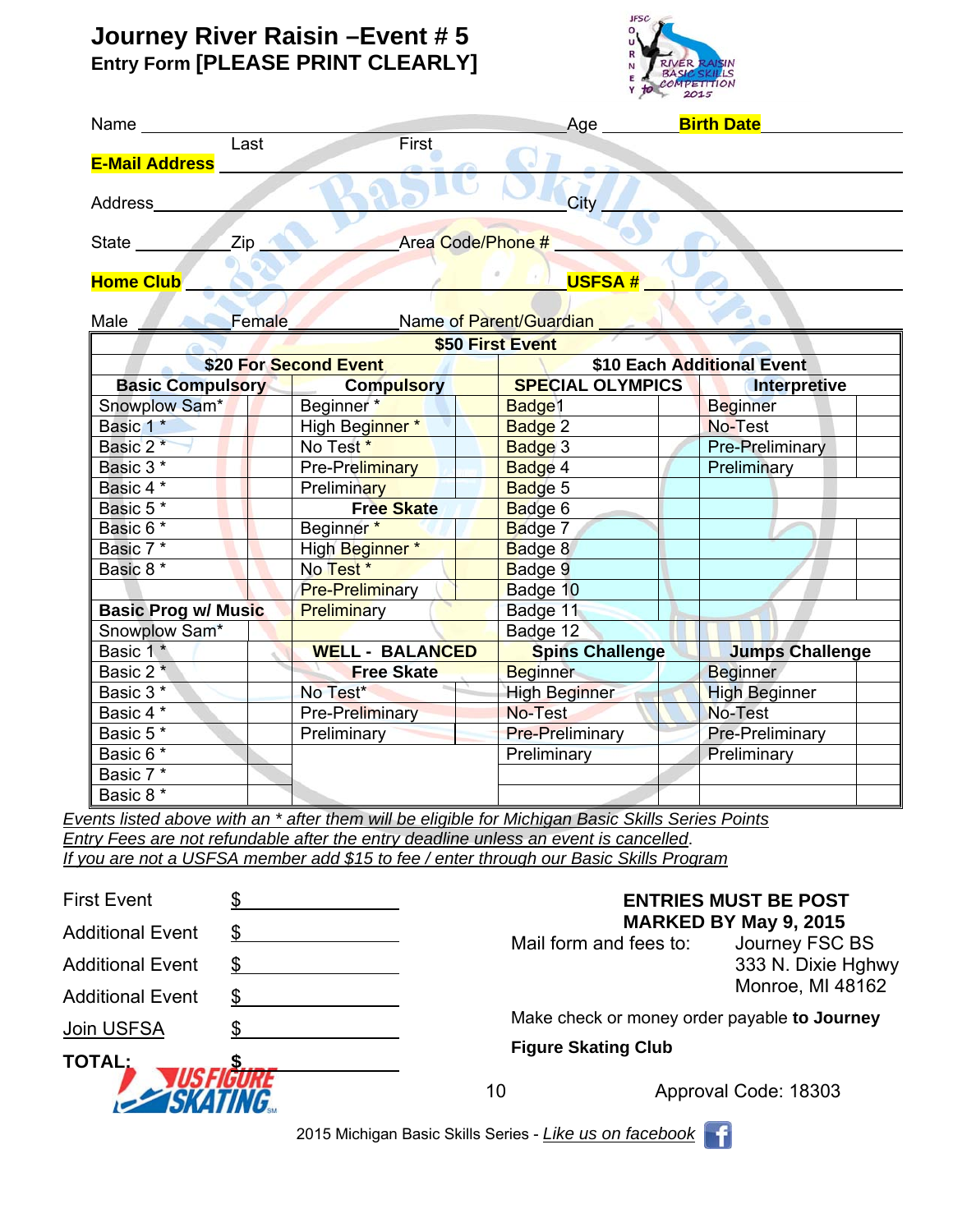## Certification of Competitor **Competitor** Competitor Name: 2008.

- 1. The competitor is eligible to enter the events checked. It is agreed that the competitor and family hold the Journey Figure Skating Club harmless from any and all liability either during practice or the competition, from any and all liability for damages to or loss of property.
- 2. As a participant, or parent/guardian of a minor participant, in the Journey on the River Raisin/Basic Skills Series, I understand that the Journey on the River Raisin/Basic Skills Series, or its agents, may take photographs, video and/or film of my, my minor's and/or my family's involvement, participation, viewing or interaction at Journey on the River Raisin/Basic Skills Series scheduled ice time, activities, classes or events. I hereby authorize the taking and use of such photographs, video, film or likeness of myself, my minor child (or children), and/or my family in all forms and media and in all manners, including composite or other representations, for any lawful and legitimate Journey on the River Raisin/Basic Skills Series purpose, including dissemination and distribution of the same; and further waive any right to approve or object to any finished, modified or derivative product or media
- 3. I have read the Concussion Awareness Information located on www.sk8stuff.com and by signing below, I am agreeing to the terms and conditions**.**

|                                                                                | Date and the state of the state of the state of the state of the state of the state of the state of the state o                                                                                                                                                     |  |  |  |
|--------------------------------------------------------------------------------|---------------------------------------------------------------------------------------------------------------------------------------------------------------------------------------------------------------------------------------------------------------------|--|--|--|
|                                                                                |                                                                                                                                                                                                                                                                     |  |  |  |
|                                                                                | <u>Title</u> <b>Example 2014</b>                                                                                                                                                                                                                                    |  |  |  |
|                                                                                |                                                                                                                                                                                                                                                                     |  |  |  |
|                                                                                | Please print clearly                                                                                                                                                                                                                                                |  |  |  |
| follow the instruction for registration.                                       | Are you registered on USFS Coaches Registry for 2013-2014? Yes $\Box$ USFS #<br>If you are not registered, go to www.usfigureskating.org, click on the Coaches Registration button and<br><b>COACHES WILL BE REQUIRED TO CHECK IN AT REGISTRATION AT EACH EVENT</b> |  |  |  |
|                                                                                | Please print clearly                                                                                                                                                                                                                                                |  |  |  |
| <b>CHECKLIST [please be sure the following is included]:</b>                   |                                                                                                                                                                                                                                                                     |  |  |  |
| Entry form with USFSA Number __________Club Officer/Program Director Signature |                                                                                                                                                                                                                                                                     |  |  |  |
| Check payable to <b>JFSC</b>                                                   | Events to be entered checked properly                                                                                                                                                                                                                               |  |  |  |